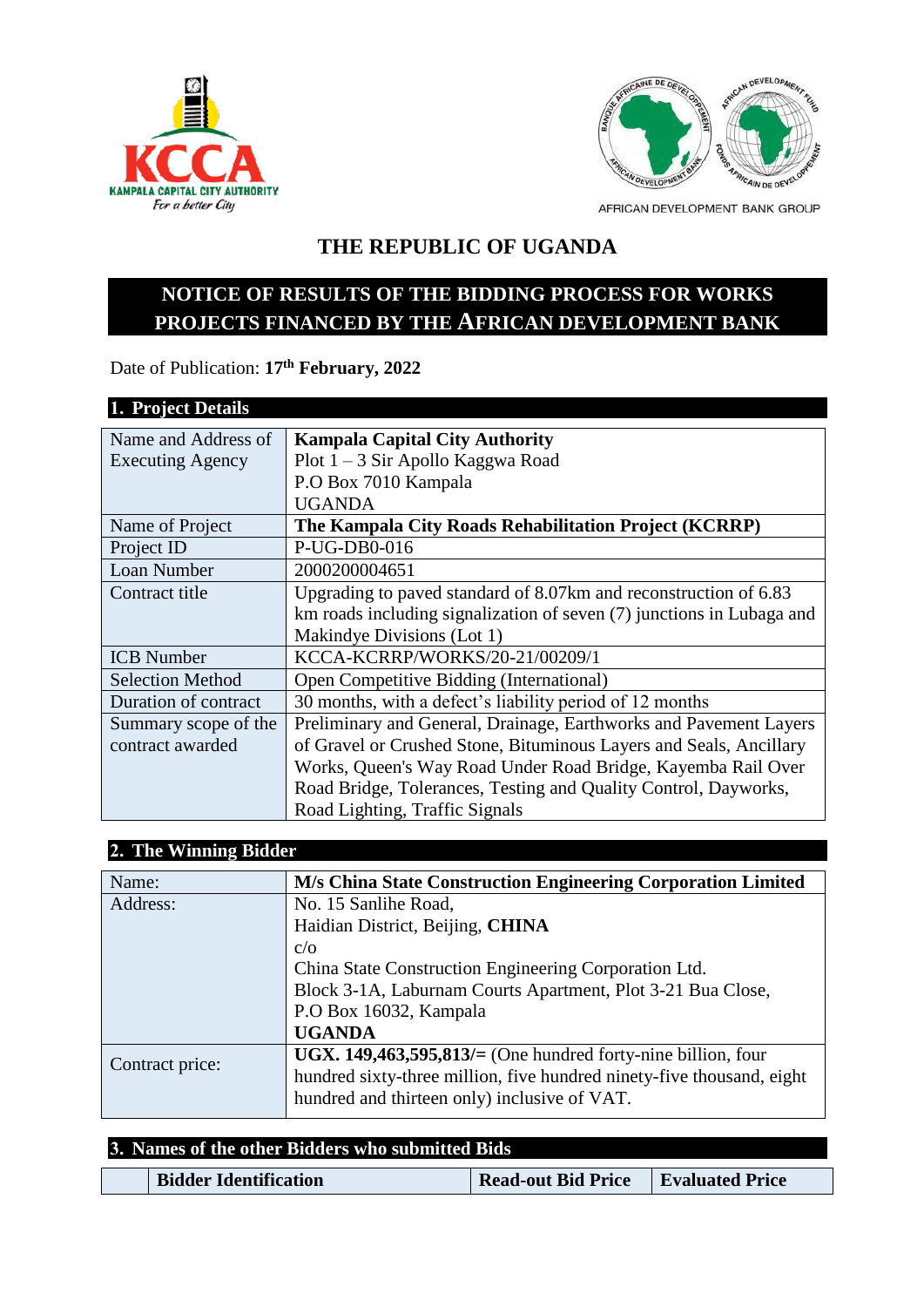| S/N              | <b>Name</b>                                                                                                                                          | <b>Country</b>                                            |                                                          |                             |
|------------------|------------------------------------------------------------------------------------------------------------------------------------------------------|-----------------------------------------------------------|----------------------------------------------------------|-----------------------------|
| 1.               | Al-nuaimi Group in<br>Joint Venture with<br><b>Abubaker Technical</b><br>Services                                                                    | <b>United Arab</b><br>Emirate<br>Uganda                   | UGX.<br>161,314,882,092/=                                | N/A                         |
| 2.               | <b>Stirling Civil</b><br>Engineering Ltd in<br>Joint Venture with<br>Weihai International<br>Economic & Technical<br>Cooperative Co. Ltd.<br>(WIETC) | United<br>Kingdom<br>The People's<br>Republic of<br>China | UGX.<br>$217,644,883,421/=$                              | UGX.<br>$216,177,995,329/=$ |
| 3.               | Zhejiang<br>Communications<br><b>Construction Group</b><br>Co. Limited                                                                               | The People's<br>Republic of<br>China                      | USD. 25,364,578.47<br>and<br>UGX.<br>50,791,768,426.15/= | UGX.<br>160,081,918,003/    |
| $\overline{4}$ . | China Jiangxi<br><b>International Economic</b><br>and Technical<br>Cooperation Co. Ltd                                                               | The People's<br>Republic of<br>China                      | UGX.<br>296,234,192,550/=                                | UGX.<br>$311,258,309,822/=$ |
| 5.               | China Wu Yi Co Ltd                                                                                                                                   | The People's<br>Republic of<br>China                      | UGX.<br>249,607,349,970/=                                | UGX.<br>$253,676,127,910/=$ |
| 6.               | Sinohydro Corporation<br>Limited                                                                                                                     | The People's<br>Republic of<br>China                      | UGX.<br>$153,535,403,154.05/=$                           | UGX.<br>$155,563,733,720/=$ |
| 7.               | <b>China Communications</b><br>Construction Co.<br>Limited                                                                                           | The People's<br>Republic of<br>China                      | UGX.<br>180,495,922,936/=                                | UGX.<br>$180,591,661,038/=$ |
| 8.               | Dott Services Limited                                                                                                                                | The Republic<br>of Uganda                                 | EUR. 34,822,903.00<br>and<br>UGX.<br>54,729,091,026/=    | UGX.<br>$214,276,686,307/=$ |
| 9.               | Chongqing<br>International<br>Construction<br>Corporation                                                                                            | The People's<br>Republic of<br>China                      | UGX.<br>200,660,828,905/=                                | UGX.<br>$202,580,070,317/=$ |
| 10.              | China Civil<br>Engineering<br>Construction<br>Corporation                                                                                            | The People's<br>Republic of<br>China                      | UGX.<br>$161,011,020,048/=$                              | UGX.<br>$161,338,059,922/=$ |
| 11.              | China Railway No.5<br>Engineering Group Co.<br>Ltd                                                                                                   | The People's<br>Republic of<br>China                      | UGX.<br>$19,117,986,388/=$<br>and<br>USD. 29,611,690.00  | N/A                         |

|     | 4. Unsuccessful Bidders |                                                   |  |
|-----|-------------------------|---------------------------------------------------|--|
| S/N | <b>Name of Bidder</b>   | Evaluation stage at which   Reasons for rejection |  |
|     |                         | the bid was eliminated                            |  |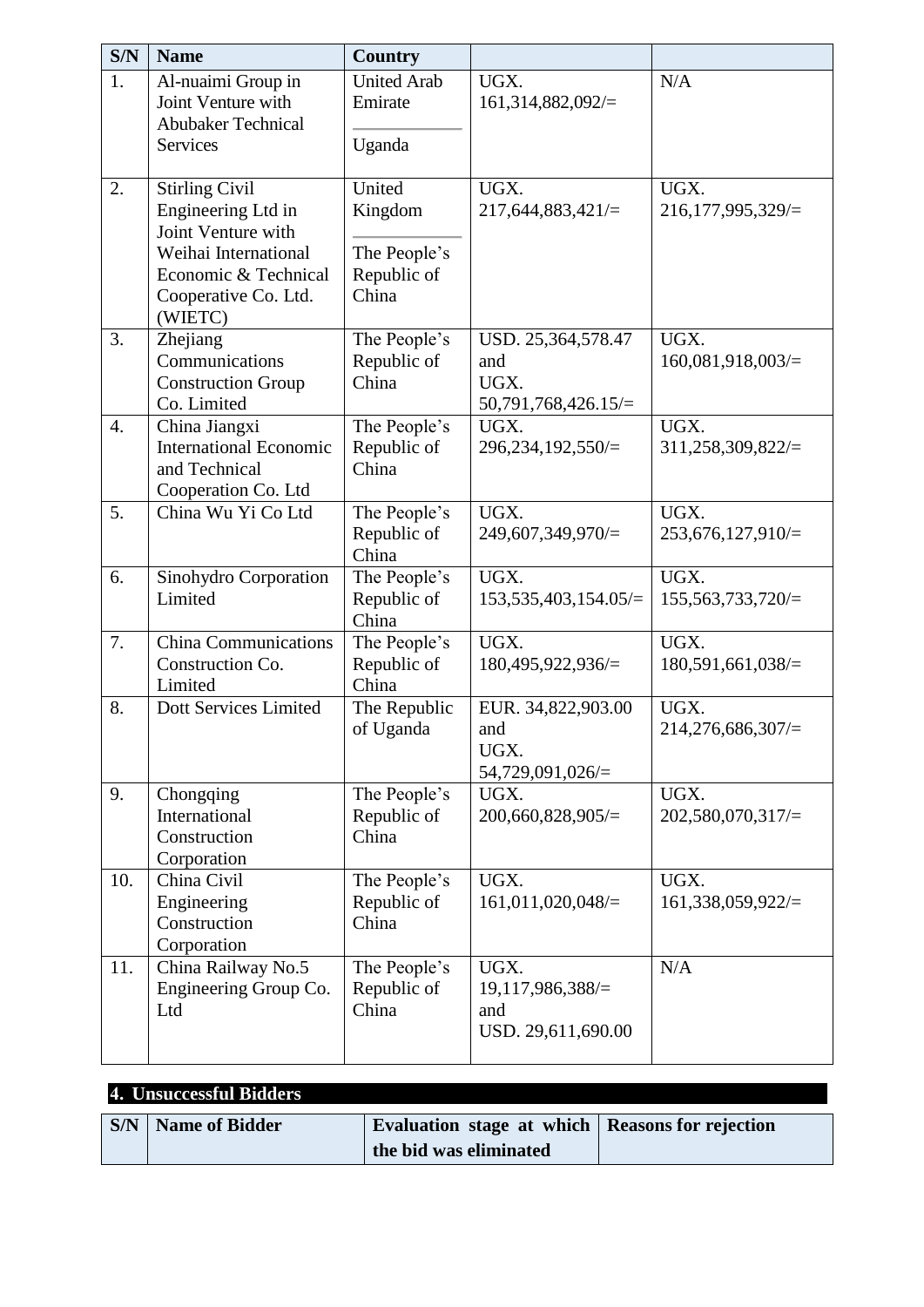| S/N | <b>Name of Bidder</b>                                      | Evaluation stage at which  | <b>Reasons for rejection</b>                              |
|-----|------------------------------------------------------------|----------------------------|-----------------------------------------------------------|
|     |                                                            | the bid was eliminated     |                                                           |
| 1.  | Al-nuaimi Group in joint                                   | Preliminary examination of | Al-nuaimi Group is from the                               |
|     | venture with Abubaker                                      | bids - Commercial          | United Arab Emirates, which                               |
|     | <b>Technical Services</b>                                  | responsiveness             | is not a member of the                                    |
|     |                                                            |                            | African Development Bank.                                 |
|     |                                                            |                            |                                                           |
| 2.  | <b>Stirling Civil Engineering</b>                          | Determination of Award     | The Evaluated price was                                   |
|     | Ltd in Joint Venture with                                  |                            | higher than that of the                                   |
|     | Weihai International                                       |                            | <b>Lowest Evaluated Bidder</b>                            |
|     | Economic & Technical                                       |                            |                                                           |
|     | Cooperative Co. Ltd.                                       | Determination of Award     |                                                           |
| 3.  | <b>Zhejiang Communications</b>                             |                            | The Evaluated price was                                   |
|     | Construction Group Co.<br>Limited                          |                            | higher than that of the<br><b>Lowest Evaluated Bidder</b> |
| 4.  | China Jiangxi                                              | Determination of Award     | The Evaluated price was                                   |
|     | <b>International Economic</b>                              |                            | higher than that of the                                   |
|     | and Technical                                              |                            | <b>Lowest Evaluated Bidder</b>                            |
|     | Cooperation Co. Ltd                                        |                            |                                                           |
| 5.  | China Wu Yi Co Ltd                                         | Determination of Award     | The Evaluated price was                                   |
|     |                                                            |                            | higher than that of the                                   |
|     |                                                            |                            | <b>Lowest Evaluated Bidder</b>                            |
| 6.  | Sinohydro Corporation                                      | Determination of Award     | The Evaluated price was                                   |
|     | Limited                                                    |                            | higher than that of the                                   |
|     |                                                            |                            | <b>Lowest Evaluated Bidder</b>                            |
| 7.  | <b>China Communications</b>                                | Determination of Award     | The Evaluated price was                                   |
|     | <b>Construction Co. Limited</b>                            |                            | higher than that of the                                   |
|     |                                                            |                            | <b>Lowest Evaluated Bidder</b>                            |
| 8.  | Dott Services Limited                                      | Determination of Award     | The Evaluated price was                                   |
|     |                                                            |                            | higher than that of the<br><b>Lowest Evaluated Bidder</b> |
| 9.  |                                                            | Determination of Award     | The Evaluated price was                                   |
|     | Chongqing International<br><b>Construction Corporation</b> |                            | higher than that of the                                   |
|     |                                                            |                            | <b>Lowest Evaluated Bidder</b>                            |
| 10. | China Civil Engineering                                    | Determination of Award     | The Evaluated price was                                   |
|     | <b>Construction Corporation</b>                            |                            | higher than that of the                                   |
|     |                                                            |                            | <b>Lowest Evaluated Bidder</b>                            |
| 11. | China Railway No.5                                         | Preliminary examination of | The Bidder did not<br>$\equiv$                            |
|     | Engineering Group Co.                                      | bids - Technical           | include a mobilization                                    |
|     | Ltd                                                        | responsiveness             | schedule in their bid.                                    |
|     |                                                            |                            | The Bidder submitted a                                    |
|     |                                                            |                            | construction schedule for                                 |
|     |                                                            |                            | Masaka town roads and                                     |
|     |                                                            |                            | was not specific to the                                   |
|     |                                                            |                            | project roads or junctions                                |
|     |                                                            |                            | under the KCRRP.                                          |
|     |                                                            |                            | The Bidder submitted an                                   |
|     |                                                            |                            | ESHS Plan addressed to<br>UNRA for Masaka roads.          |
|     |                                                            |                            | The Bidder's method                                       |
|     |                                                            |                            | statement submitted was                                   |
|     |                                                            |                            |                                                           |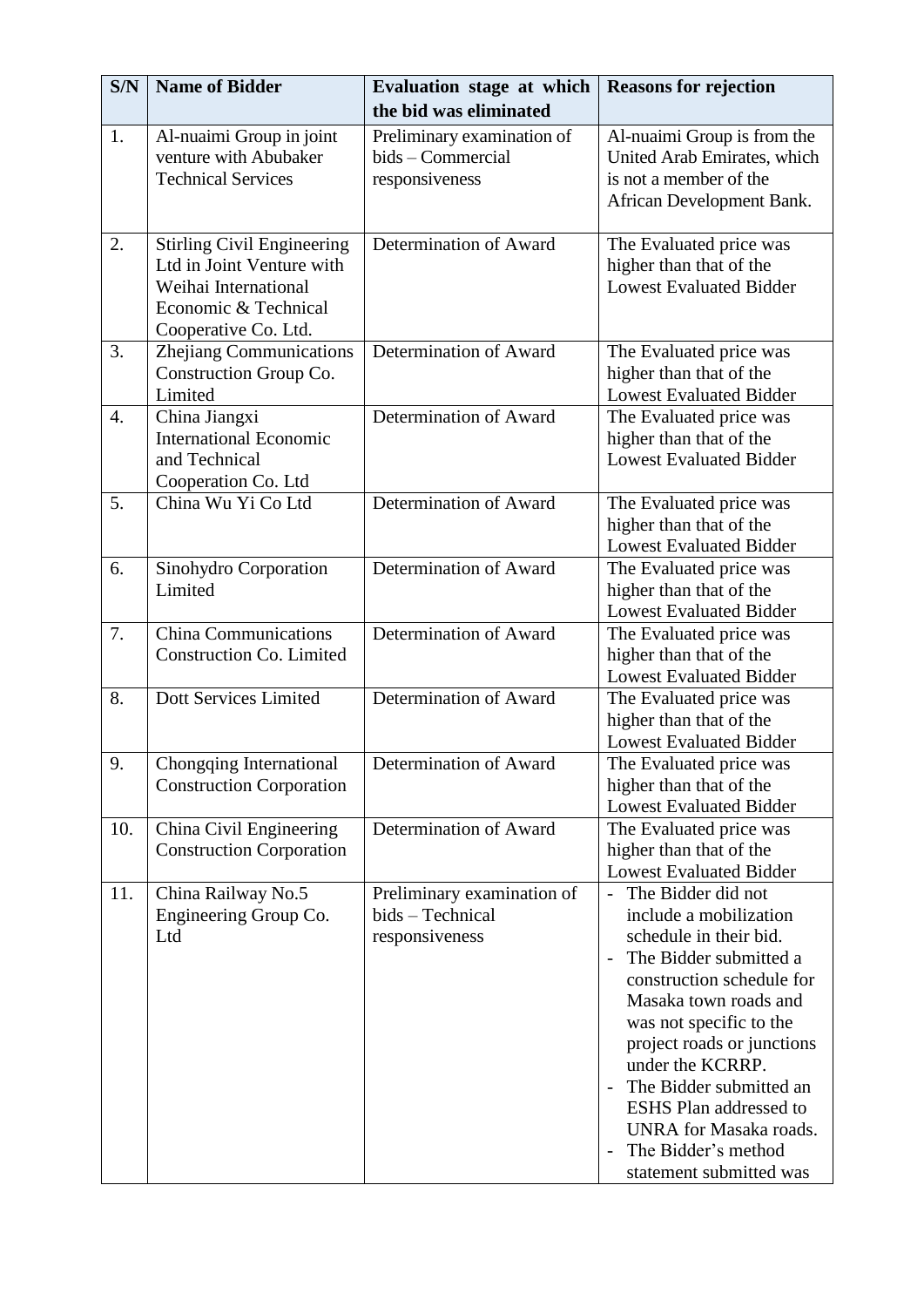| S/N | <b>Name of Bidder</b> | Evaluation stage at which   Reasons for rejection |                            |
|-----|-----------------------|---------------------------------------------------|----------------------------|
|     |                       | the bid was eliminated                            |                            |
|     |                       |                                                   | devoid of key elements     |
|     |                       |                                                   | such as acquiring permits, |
|     |                       |                                                   | approvals, relocation of   |
|     |                       |                                                   | utilities and erection of  |
|     |                       |                                                   | temporary site facilities, |
|     |                       |                                                   | ancillary works,           |
|     |                       |                                                   | road/street lighting, and  |
|     |                       |                                                   | traffic signals            |

#### **5. How to request a debriefing**

### **DEADLINE:**

The deadline to request a debriefing expires at midnight on **22 nd February, 2022**.

You may request a debriefing in relation to the results of the evaluation of your Bid. If you decide to request a debriefing your written request must be made within three (3) Business Days of receipt of this Notification of Intention to Award.

Provide the contract name, reference number, name of the Bidder, contact details; and address the request for debriefing as follows:

**Attention**: Ms. Dorothy Kisaka

**Position**: Executive Director **Agency:** Kampala Capital City Authority Plot 1 – 3 Sir Apollo Kaggwa Road P.O Box 7010 Kampala

**E-mail:** [dkisaka@kcca.go.ug;](mailto:dkisaka@kcca.go.ug)

If your request for a debriefing is received within the 3 Business Days deadline, we will provide the debriefing within five (5) Business Days of receipt of your request. If we are unable to provide the debriefing within this period, the Standstill Period shall be extended by five (5) Business Days after the date that the debriefing is provided. If this happens, we will notify you and confirm the date that the extended Standstill Period will end.

The debriefing may be in writing, by phone, video conference call or in person. We shall promptly advise you in writing how the debriefing will take place and confirm the date and time.

If the deadline to request a debriefing has expired, you may still request a debriefing. In this case, we will provide the debriefing as soon as practicable, and normally no later than fifteen (15) Business Days from the date of publication of the Contract Award Notice.

In any event, the Bank reserves the right to review any complaint of a bidder at any time following the award.

The requesting Bidder shall bear the costs of attending to such debriefing.

## **6. How to make a complaint**

### **DEADLINE:**

The deadline for submitting a Procurement-related Complaint challenging the decision to